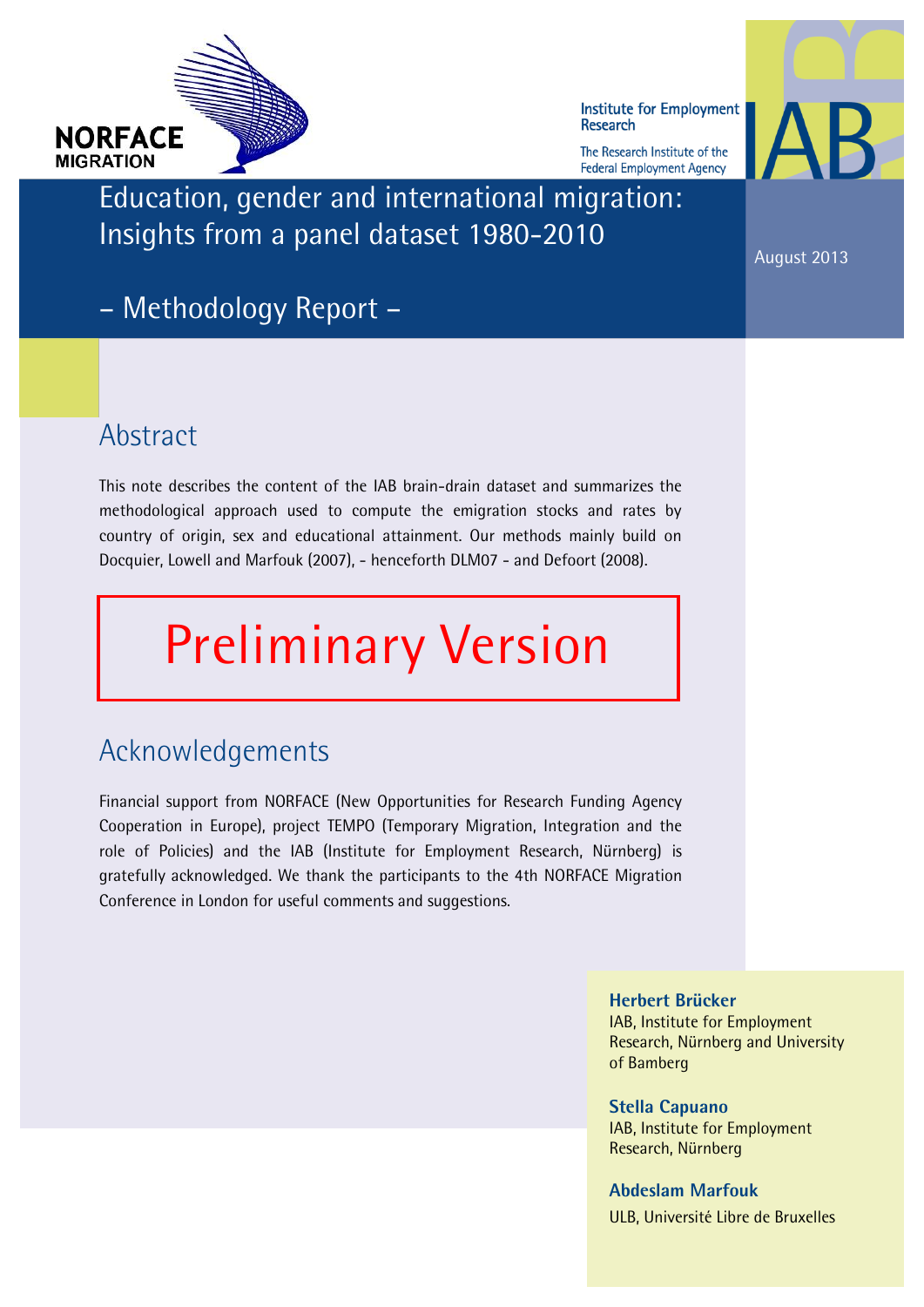

## 1 Emigration stocks

As already noticed in DLM07, reliable information on the number of immigrants by country or region of origin can be obtained only by harmonizing national censuses and population registers statistics from the receiving countries. We collected data from 20 OECD member states' on the immigrant population aged 25 years and older by gender, educational level and detailed country of birth from 1980 to 2010 (5 years intervals). For the same period we also compiled an auxiliary dataset featuring the number of immigrants (all ages) by gender and country of birth. Table 1 summarizes our data sources for each country and year. The computation of the immigration stocks implied a number of definitional and methodological assumptions, which we describe in further detail in what follows.

Migrant population. Following DLM07, migration is defined according to country of birth rather than foreign citizenship. We chose to rely on this definition for several reasons. First of all, the country of birth concept is time-invariant, whereas foreign citizenship changes with naturalization. OECD statistics report that, in the 20 destination countries that we cover, 17.8 million foreign-born people acquired citizenship between 2000 and 2010. The acquisition of citizenship is particularly high in the US, Canada, France, United Kingdom, Germany and Australia.

Moreover, the legislation regulating the acquisition of citizenship typically differs among countries and within the same country over time. Thus, especially in a dataset featuring a long time dimension, adopting the concept of citizenship instead of country of birth might compromise both the cross-country and the within-country analyses of the size and dynamics of immigration.

In some cases the difference between the foreign citizen and foreign-born groups can be substantial. As shown in Table 2 the former are in general (with the only exception of Luxembourg) less than the latter in our 20 destinations. As a consequence, counting the foreign citizens as migrants would underestimate the number of individuals who decide to migrate at any given point in time.

It is also worth mentioning that our figures may not correspond to the national official statistics on migration, because not every country adopts a similar concept as ours in defining the immigrant population. For example, while in countries such as Australia, New Zealand and the United Kingdom an immigrant corresponds to a person born-abroad (i.e. exactly the definition adopted in the present study), according to the US Census Bureau immigrants are individuals who are *born abroad* 

j

<sup>&</sup>lt;sup>1</sup> The number of receiving countries is kept constant over time, even though Chile became an OECD member state only in 2010. The data were obtained either directly from the National Statistical Offices and in a few cases through the IPUMS website (https://international.ipums.org/).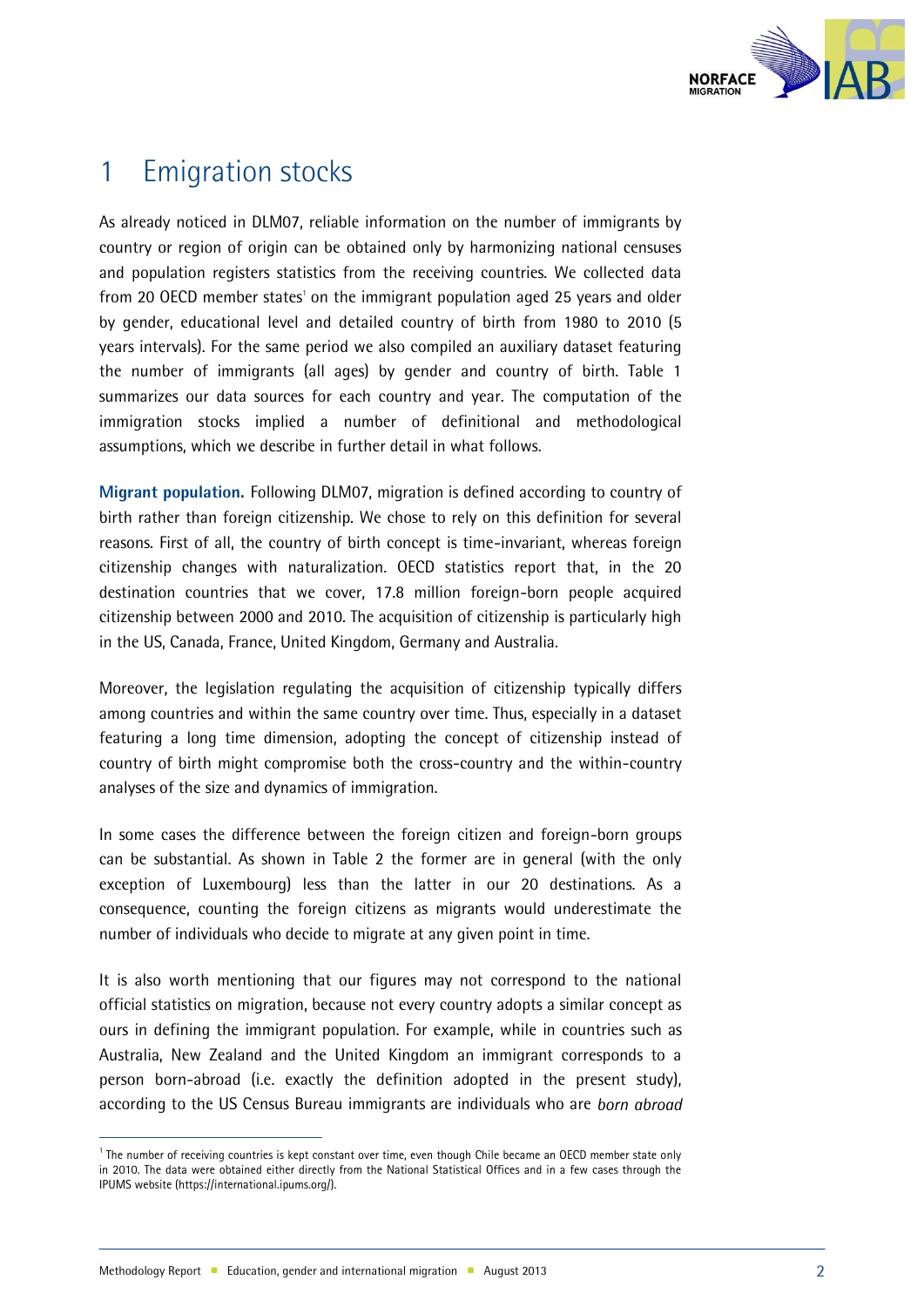

*with foreign citizenship at birth*. Individuals born in one of the US external territories or born abroad by at least one US citizen parent are counted as US citizens and will not be included in the US migration statistics. While the difference between citizens born abroad and immigrants is negligible in the US case, it is likely to be large in other countries which adopt a similar definition, especially former colonial powers.

France provides a clear example of the magnitude of this phenomenon. In 2008 25 percent of all foreign-born population had French citizenship at birth. Among them 56 percent were born in the former French colonies of Algeria, Morocco or Tunisia (Bouvier, 2008). For France and the US we were able to apply our definition in a detailed way. Not in all countries it is possible to make such a precise distinction, which calls for special attention when interpreting migration statistics.

Germany is the only destination country for which we used the concept of citizenship instead of country of birth. In fact, official statistics by country of birth are not available for this country before 2009. In the case of Greece, instead, we have data by country of birth and country of citizenship from 2000, but only by country of citizenship in the previous years. In this case we used the ratio between foreign citizens and foreign-born in 2000 in order to infer the number of foreign born in the previous years.

Countries of birth. We report data on the stock of immigrants coming from 195 countries (193 UN member states plus Holy See and Taiwan).<sup>2</sup> To harmonize the group of source countries during 1980-2010 we aggregated East and West Germany as well as Yemen.

We also provide statistics from a few origin countries that did not exist before a given year, i.e. all the States belonging to the former Soviet Union (existing only after 1991), the ones belonging to the Socialist Federal Republic of Yugoslavia and former Czechoslovakia (existing only after 1992), and all former colonies which gained independence during the considered period.<sup>3</sup> In these cases, we estimated the immigrant stock from each post-secession origin by multiplying the total migration stock of the pre-secession State by the gender and skill-specific share of the postsecession country population over the total pre-secession country migration stock.

Age groups. Migration figures by education, gender and countries of birth refer to individuals aged 25 years and older. We chose the 25+ age group in order to maximize the comparability between our data and the educational attainment figures in the source countries and in a number of international migration databases.

j

 $^2$  Due to data limitations and underreporting, we aggregate South and North Korea, Serbia, Kosovo and Montenegro, North and South Sudan; we also consider two Chinese independent territories (Hong Kong and Macao) and Palestinian **Territories** 

<sup>3</sup> Antigua and Barbuda (1981), Belize (1981), Saint Kitts and Nevis (1983), Marshall Islands (1986), Federal States of Micronesia (1986), Namibia (1990), Eritrea (1993), Palau (1994).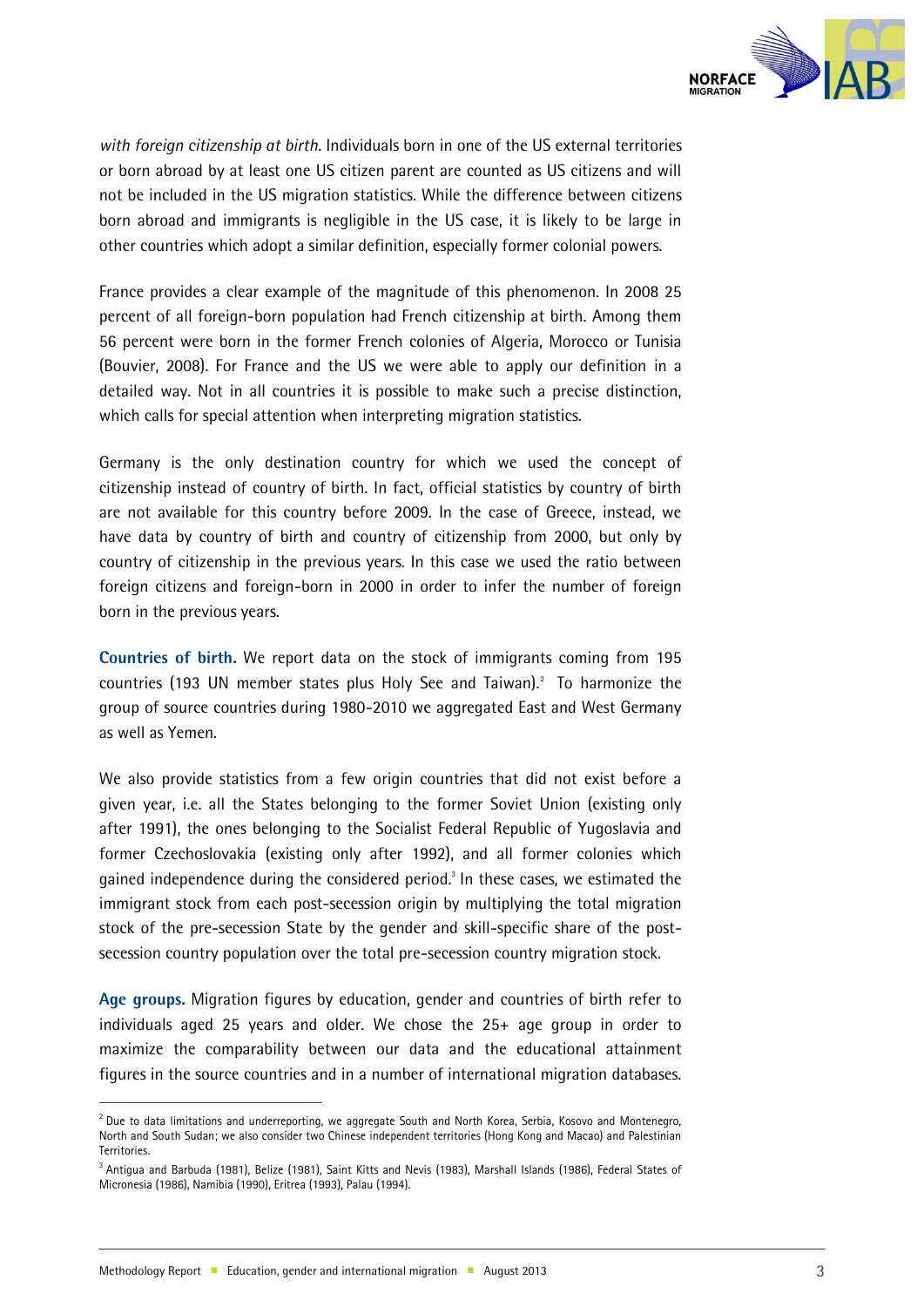

The 25+ age group is also less likely to contain a large number of students who temporarily emigrate for educational purposes.

Educational categories. We distinguish three levels of education: primary (low skilled: includes lower secondary, primary and no schooling); secondary (mediumskilled: high-school leaving certificate or equivalent) and tertiary education (highskilled: higher than high-school leaving certificate or equivalent).

Imputation of missing information. Most destination countries included in our dataset take the Census every 10 years (with the exception of Canada, Australia and New Zealand, which take the Census every 5 years). In order to address this issue, we applied the same imputation procedure as Defoort (2008). This procedure can be described as follows:

- Suppose we have information on the number of immigrants by country of birth, gender and educational level for the years 1980, 1990, 2000, and 2010 and we have to impute the information for 1985, 1995 and 2005. First of all, we need to know the total number of male and female individuals aged 25 years and over for the years 1985, 1995 and 2005. We obtained this piece of information either directly from the statistical offices from which we collected the data, or we estimated it from our auxiliary dataset on foreign born individuals by sex and country of birth for all ages, in the following way. Knowing the share of male and female immigrants aged  $25+$  in 1980, 1990, 2000 and 2010, we can apply the average share of any two extreme years to the total number of immigrants (all ages) in 1985, 1995 and 2005 in order to recover the total number of migrants (males and females) aged 25+ in those years. In this way we are able to use for the imputations the same data sources as the figures on the stock of migrants, which represents a departure from the procedure described in Defoort (2008). 4
- At this point, we are able to fully apply Defoort (2008). First, we compute the proportion of low -, medium - and high-skilled over the total immigrant population aged 25+ in 1985, 1995 and 2005 by applying the formula reported in Defoort (2008), i.e.

$$
h_{e,m,t} = \frac{\left(\frac{h_{e,m}}{h_{e,r}}\right)_{t-1} + \left(\frac{h_{e,m}}{h_{e,r}}\right)_{t+1}}{2}h_{e,r,t}
$$

Where, for each destination country,  $h_{e.m.t}$  is the proportion of persons with skill level *e* among the immigrants at time t (known for 1980, 1990 and 2000 and 2010), and  $h_{e,r}$  is the proportion of individuals with the same skill level in the resident population. The latter figures were obtained for all countries of

j

<sup>&</sup>lt;sup>4</sup> The author used the OECD data for the total number of immigrants in the destination country.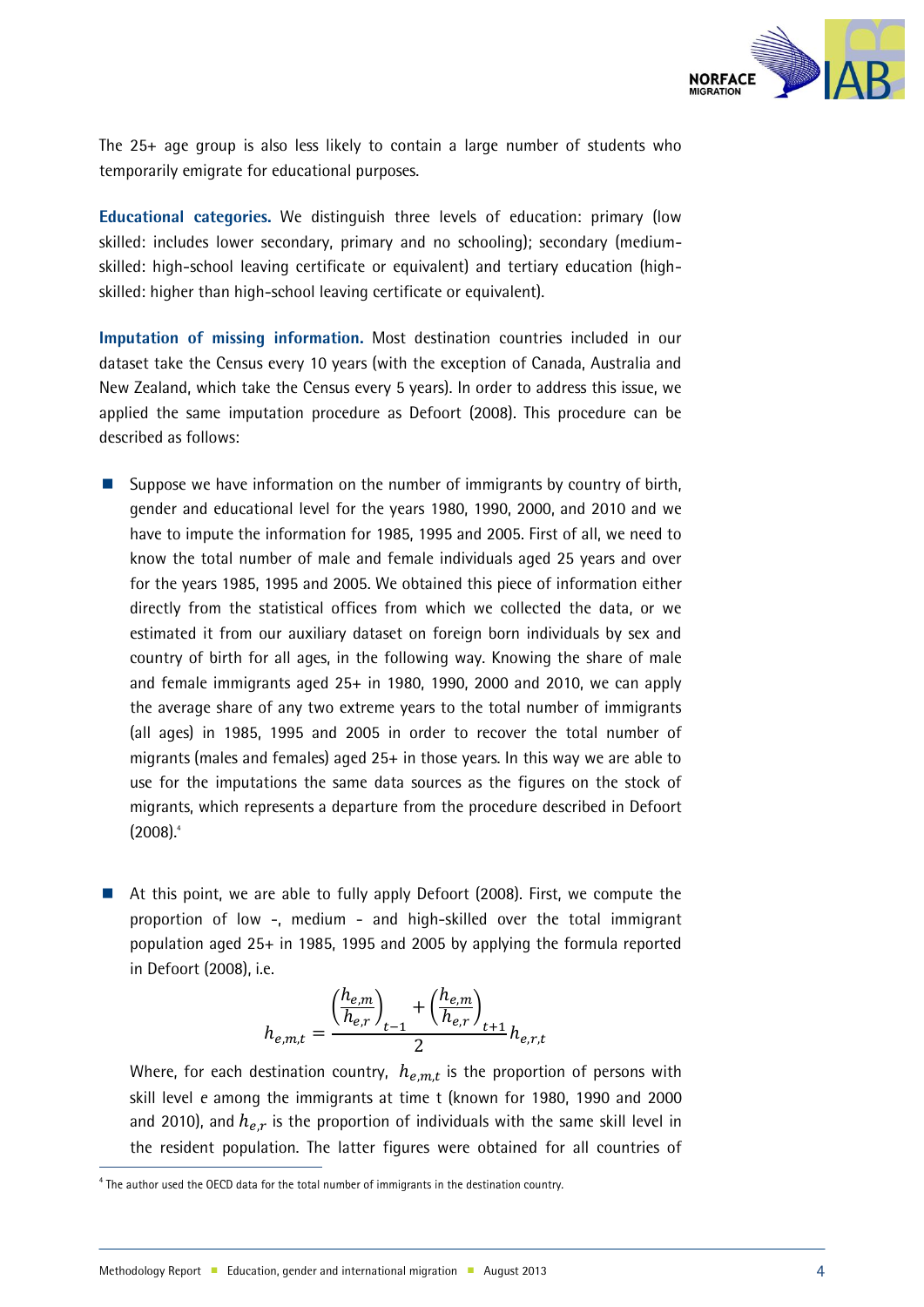

origin by applying the population shares of high, medium and low skilled male and female individuals provided in Barro and Lee (2013) to United Nations (2011) data on population by sex.<sup>5</sup> These proportions are applied to the total number of individuals aged 25+ in order to compute the total number of low, medium and highly skilled immigrants.

**Finally, the total number of low, medium and highly skilled immigrants is** distributed across the different countries of birth by applying the share of each origin country over total migration (by gender and skill level) to the total immigration stock by skill level computed at the previous point.

Whenever the value for 2010 had to be imputed, the information on the last available year was used to carry forward the information in 2010.<sup>6</sup> Similarly, the first available information was used to perform retropolation for the previous years (e.g., when our time series started from 1990).

In some cases, official Statistics in the destination countries by skill level were not available, but it was still possible to obtain the total number of male and female immigrants aged 25+ for a given year. In order to distribute the total stock of migrants by country of birth into the low, medium and high educational categories we applied the same procedure as above, but we did not need to carry out the first step of the imputation procedure. When 1990 and 2000 had to be imputed we used the shares by skill level implied by DLM07.

#### 2 Emigration rates

j

Emigration rates by gender and educational level are indicators that compare the total number of immigrants living in all the considered OECD countries with the total number of individuals coming from a given source country (i.e. residents and migrants) and belonging to the same educational category.

The total stock of immigrants coming from country *i* living in the 20 destination countries as a whole (denoted as *OECD20*), by gender *s*, level of education *e* at time *t* is given by:

$$
M_{OECD20,s,e,t}^{i} = \sum_{j=1}^{20} M_{j,s,e,t}^{i}
$$

<sup>5</sup> <sup>5</sup> In some cases population data are missing, and we used the World fact book<br>(https://www.cia.gov/library/publications/the-world-factbook/) and national statistical sources to-complement these .aov/library/publications/the-world-factbook/) and national statistical sources to complement these data.

<sup>&</sup>lt;sup>6</sup> In most cases the imputation of year 2010 was needed because the last year of the Census was not available at the time we started our data collection. We are in the process of carrying out a further wave of data collection where we will replace the imputed data with actual Census data.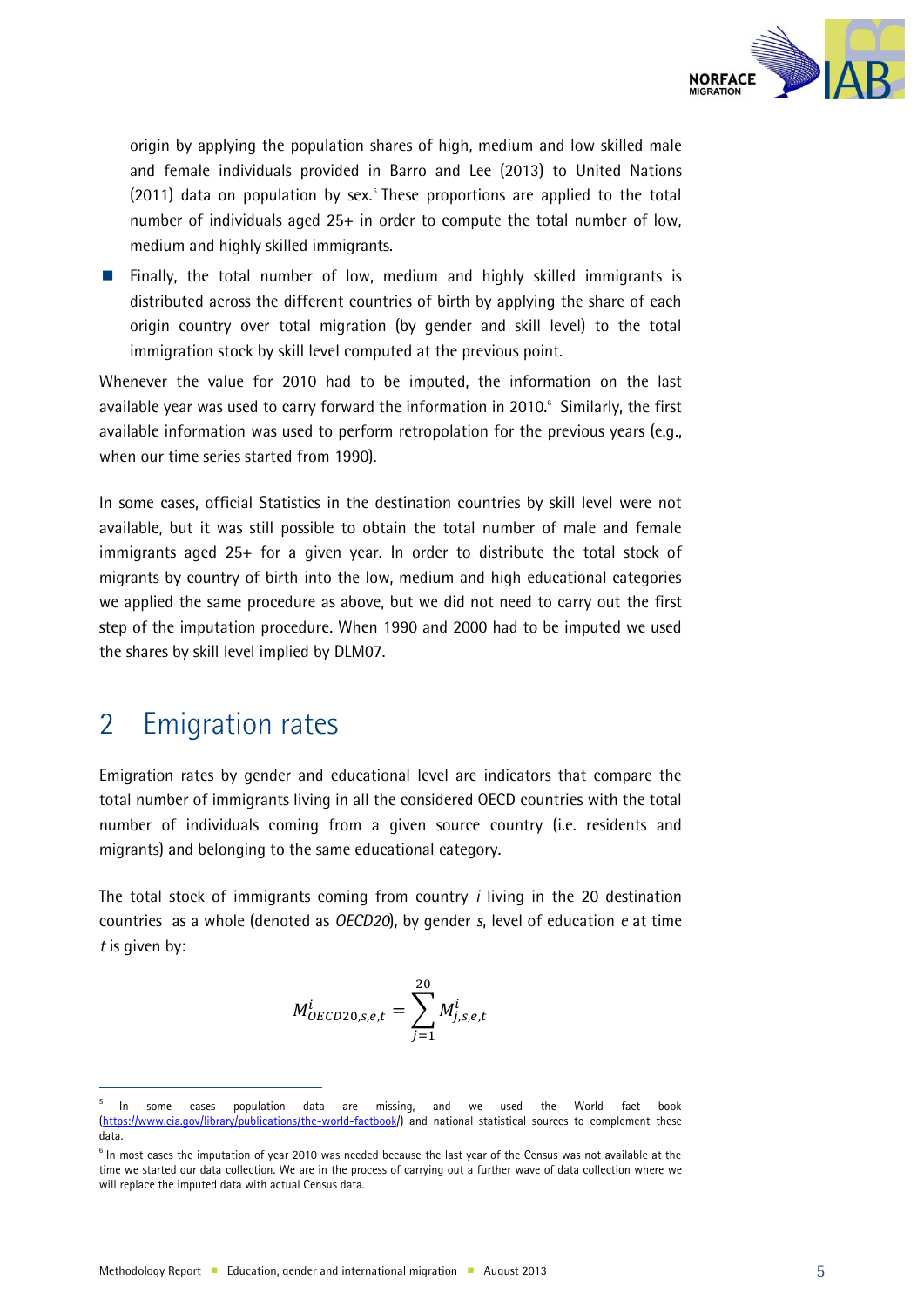

Let  $R_{s, e, t}^{i}$  denote the total number of residents in source country *i*, with gender *s* and educational level *e* at time *t* (computed from Barro and Lee, 2013 as explained above). The emigration rate for any level of education is then defined as:

$$
m_{i,t} = \frac{M_{OECD20,s,e,t}^{i}}{R_{s,e,t}^{i} + M_{OECD20,s,e,t}^{i}}
$$

The emigration rates computed in this way weight the total number of migrants from a given country of origin by the total workforce in that country, and hence provides a measure of the loss of labor market potential experienced by a given source country when part of its population migrates.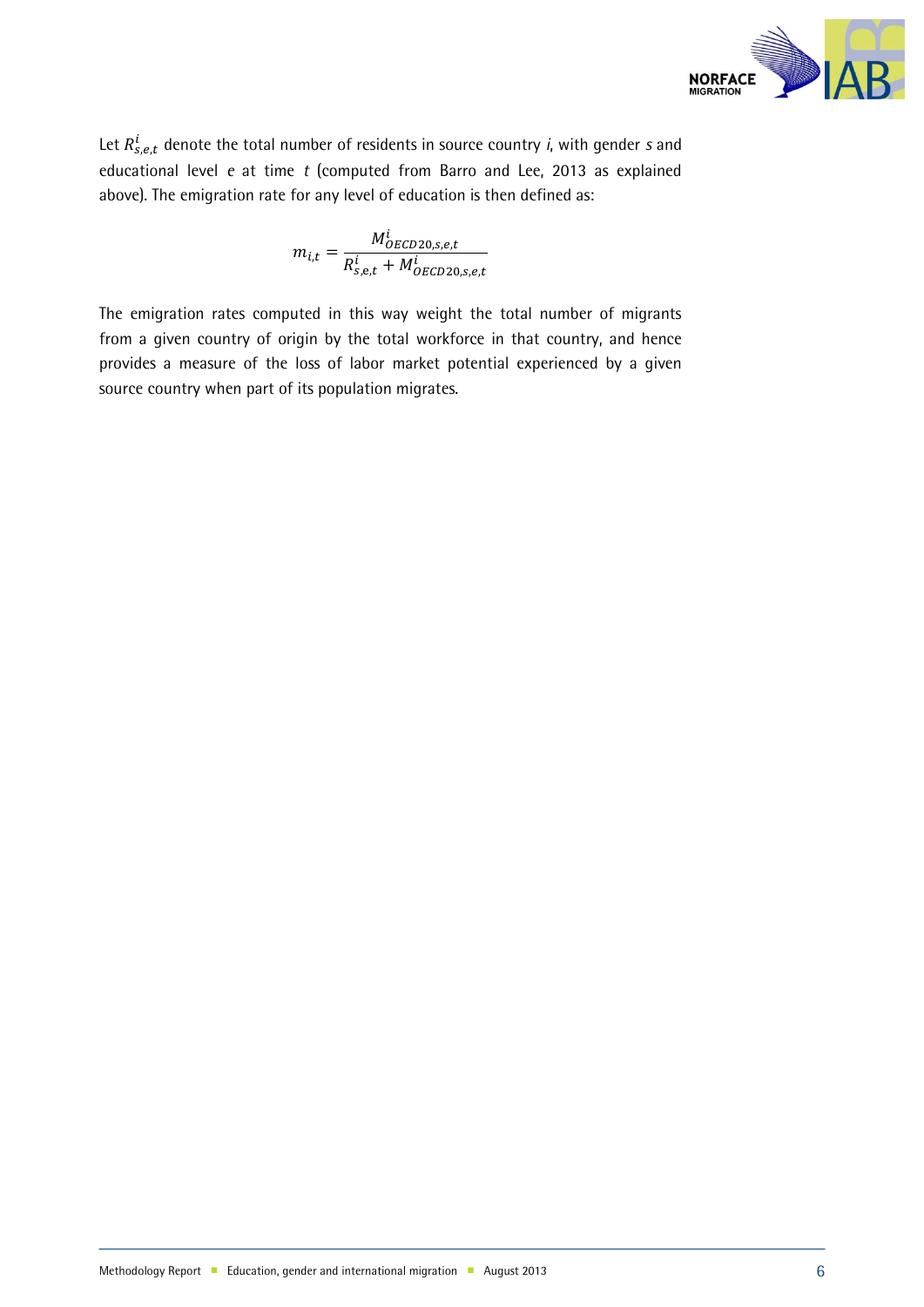

|  |  |  | Table 1. Data sources |
|--|--|--|-----------------------|
|--|--|--|-----------------------|

|           | 1980                                                                  | 1985                                                                  | 1990                                                                     | 1995                                                                  | 2000                                                                  | 2005                                                                  | 2010                                                      |
|-----------|-----------------------------------------------------------------------|-----------------------------------------------------------------------|--------------------------------------------------------------------------|-----------------------------------------------------------------------|-----------------------------------------------------------------------|-----------------------------------------------------------------------|-----------------------------------------------------------|
| Australia | 1981 Census data<br>from Australian<br>Bureau of<br><b>Statistics</b> | 1986 Census data<br>from Australian<br>Bureau of<br><b>Statistics</b> | 1991 Census<br>data from<br>Australian<br>Bureau of<br><b>Statistics</b> | 1996 Census data<br>from Australian<br>Bureau of<br><b>Statistics</b> | 2001 Census data<br>from Australian<br>Bureau of<br><b>Statistics</b> | 2006 Census data<br>from Australian<br>Bureau of<br><b>Statistics</b> |                                                           |
| Austria   | 1981 Census data<br>from Statistics<br>Austria                        |                                                                       | 1991 Census<br>data from<br><b>Statistics</b><br>Austria                 |                                                                       | 2001 Census data<br>from Statistics<br>Austria                        |                                                                       |                                                           |
| Canada    | 1981 Census data<br>from Statistics<br>Canada (20%<br>sample)         | 1986 Census data<br>from Statistics<br>Canada (20%<br>sample)         | 1991 Census<br>data from<br><b>Statistics</b><br>Canada (20%<br>sample)  | 1996 Census data<br>from Statistics<br>Canada (20%<br>sample)         | 2001 Census data<br>from Statistics<br>Canada (20%<br>sample)         | 2006 Census data<br>from Statistics<br>Canada (20%<br>sample)         |                                                           |
| Chile     | 1982 IPUMS (10%<br>sample)                                            |                                                                       | <b>1992 IPUMS</b><br>$(10%$ sample)                                      |                                                                       | <b>2002 IPUMS</b><br>$(10\%$ sample)                                  |                                                                       |                                                           |
| Denmark   | 1981 Statistics<br>Denmark<br>population and<br>education registers   | 1985 Statistics<br>Denmark<br>population and<br>education registers   | 1990 Statistics<br>Denmark<br>population and<br>education                | 1995 Statistics<br>Denmark<br>population and<br>education registers   | 2000 Statistics<br>Denmark<br>population and<br>education             | 2005 Statistics<br>Denmark<br>population and<br>education             | 2010 Statistics<br>Denmark<br>population and<br>education |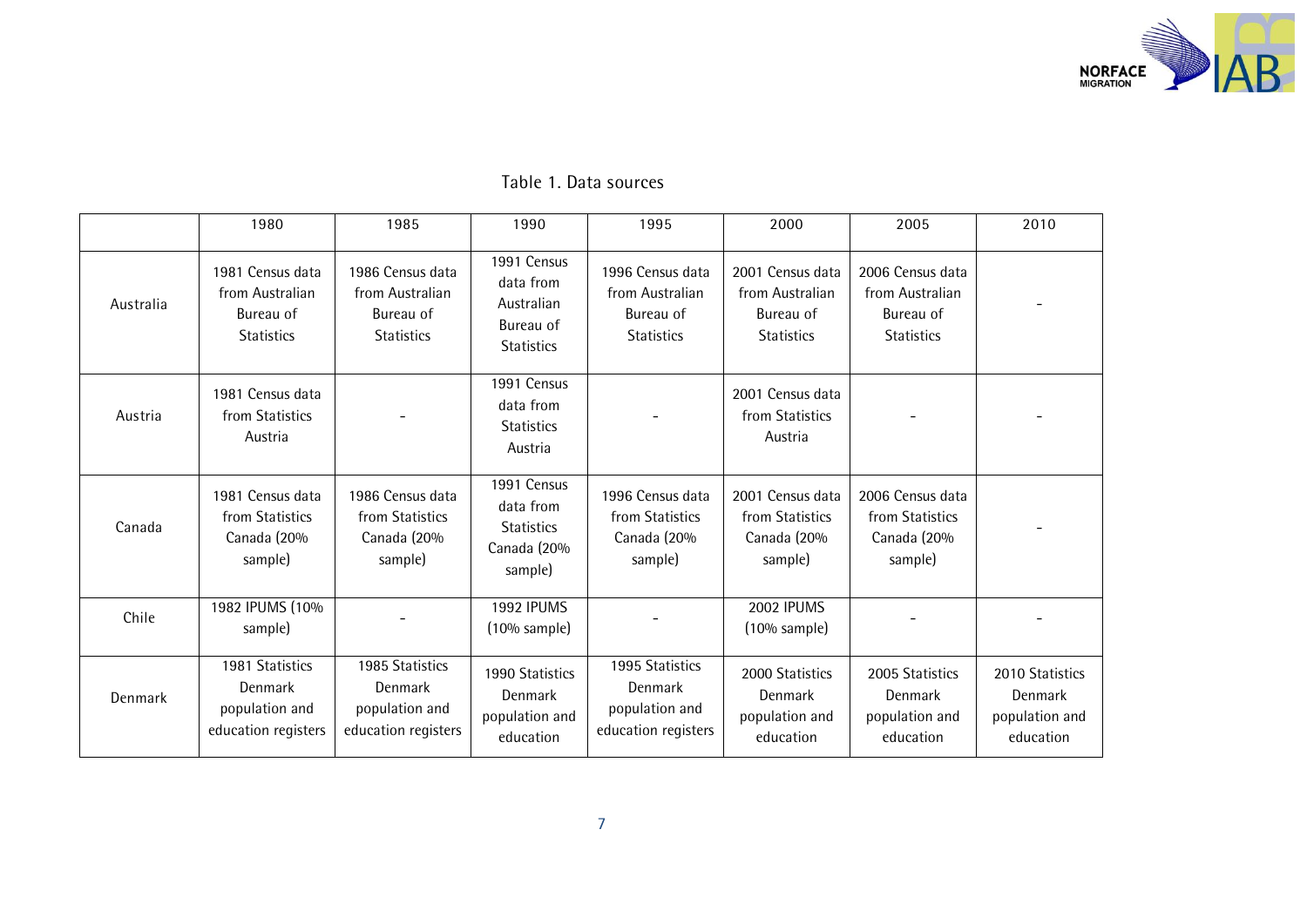

|         |                                                                                                        |                                                                                                        | registers                                                                                              |                                                                                                        | registers                                                                                          | registers                                                                                          | registers                                                                                                  |
|---------|--------------------------------------------------------------------------------------------------------|--------------------------------------------------------------------------------------------------------|--------------------------------------------------------------------------------------------------------|--------------------------------------------------------------------------------------------------------|----------------------------------------------------------------------------------------------------|----------------------------------------------------------------------------------------------------|------------------------------------------------------------------------------------------------------------|
| France  | 1981 Census data<br>from National<br>Institute of<br>Statistics and<br>Economic studies                |                                                                                                        | 1989 Census<br>data from<br>National<br>Institute of<br>Statistics and<br>Economic<br>studies          |                                                                                                        | 2001 Census data<br>from National<br>Institute of<br>Statistics and<br>Economic studies            |                                                                                                    | 2009 Census data<br>from National<br>Institute of<br>Statistics and<br>Economic studies                    |
| Finland | Census data from<br><b>Statistics Finland</b>                                                          | Census data from<br><b>Statistics Finland</b>                                                          | Census data<br>from Statistics<br>Finland                                                              | Census data from<br><b>Statistics Finland</b>                                                          | Census data from<br><b>Statistics Finland</b>                                                      | Census data from<br><b>Statistics Finland</b>                                                      | Census data from<br><b>Statistics Finland</b>                                                              |
| Germany | Mikrozensus (data<br>by citizenship)<br>from the German<br><b>Federal Statistical</b><br><b>Office</b> | Mikrozensus (data<br>by citizenship)<br>from the German<br><b>Federal Statistical</b><br><b>Office</b> | 1991<br>Mikrozensus<br>(data by<br>citizenship)<br>from the<br>German Federal<br>Statistical<br>Office | Mikrozensus (data<br>by citizenship)<br>from the German<br><b>Federal Statistical</b><br><b>Office</b> | Mikrozensus<br>(data by<br>citizenship) from<br>the German<br>Federal<br><b>Statistical Office</b> | Mikrozensus<br>(data by<br>citizenship) from<br>the German<br>Federal<br><b>Statistical Office</b> | 2009<br>Mikrozensus<br>(data by<br>citizenship) from<br>the German<br>Federal<br><b>Statistical Office</b> |
| Greece  | 1981 IPUMS (data<br>by citizenship,                                                                    |                                                                                                        | <b>1991 IPUMS</b><br>(data by<br>citizenship,                                                          |                                                                                                        | 2001 IPUMS<br>$(10\%$ sample)                                                                      |                                                                                                    |                                                                                                            |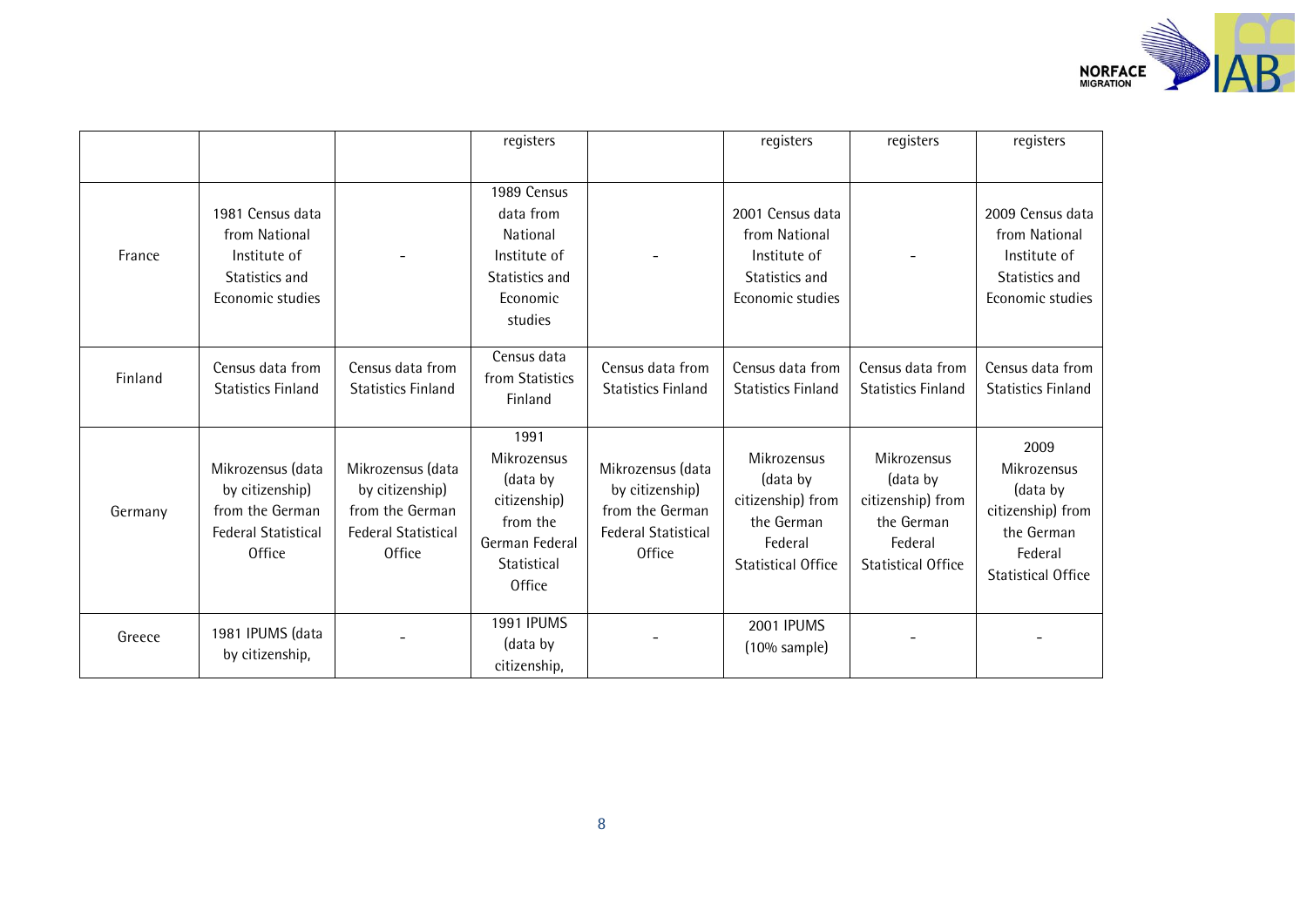

|             | 10% sample)                                                                  |                                                    | 10% sample)                                                              |                                                                                                         |                                                                              |                                                                                                                               |                                                                                                                               |
|-------------|------------------------------------------------------------------------------|----------------------------------------------------|--------------------------------------------------------------------------|---------------------------------------------------------------------------------------------------------|------------------------------------------------------------------------------|-------------------------------------------------------------------------------------------------------------------------------|-------------------------------------------------------------------------------------------------------------------------------|
| Ireland     | 1981 Census data<br>from the Central<br><b>Statistical Office</b><br>Ireland |                                                    | 1991 Census<br>data from the<br>Central<br>Statistical<br>Office Ireland | 1996 Census data<br>from the Central<br><b>Statistical Office</b><br>Ireland                            | 2001 Census data<br>from the Central<br><b>Statistical Office</b><br>Ireland | 2006 Census data<br>from the Central<br><b>Statistical Office</b><br>Ireland                                                  |                                                                                                                               |
| Luxembourg  | 1981 Statistics<br>Luxembourg                                                |                                                    | 1991 Statistics<br>Luxembourg                                            |                                                                                                         | 2001 Statistics<br>Luxembourg                                                |                                                                                                                               |                                                                                                                               |
| Netherlands |                                                                              |                                                    |                                                                          | DLM07 and<br>population<br>registers data from<br>Central Bureau of<br><b>Statistics</b><br>Netherlands | DLM07                                                                        | Population<br>registers data<br>from Central<br>Bureau of<br><b>Statistics</b><br>Netherlands and<br>authors'<br>imputations. | Population<br>registers data<br>from Central<br>Bureau of<br><b>Statistics</b><br>Netherlands and<br>authors'<br>imputations. |
| New Zealand | 1981 Census data<br>from Statistics<br>New Zealand                           | 1986 Census data<br>from Statistics<br>New Zealand | 1991 Census<br>data from<br><b>Statistics New</b><br>Zealand             | 1996 Census data<br>from Statistics<br>New Zealand                                                      | 2001 Census data<br>from Statistics<br>New Zealand                           | 2006 Census data<br>from Statistics<br>New Zealand                                                                            |                                                                                                                               |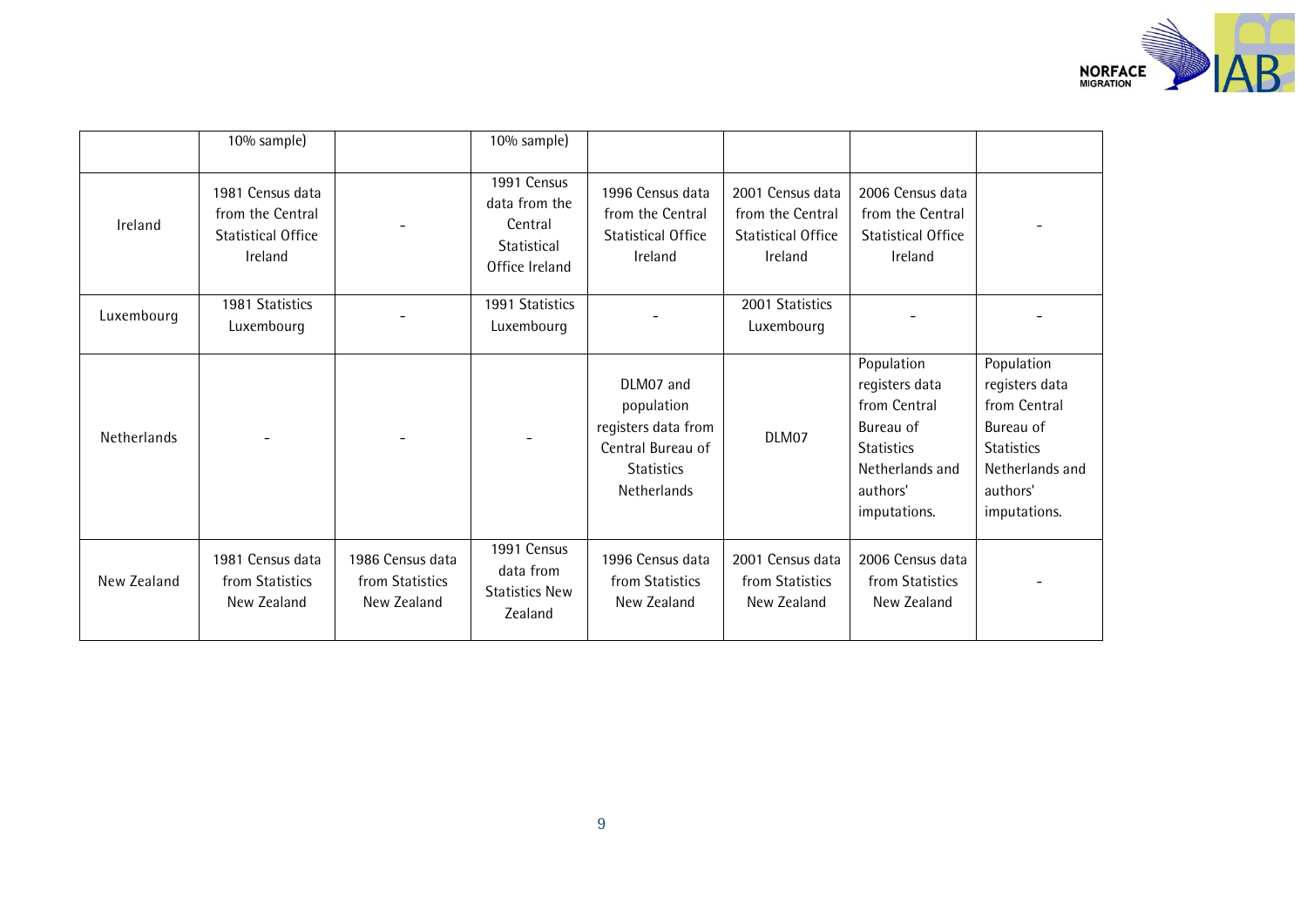

| Norway      | Population<br>registers data from<br><b>Statistics Norway</b><br>and authors'<br>imputations. | Population<br>registers data from<br><b>Statistics Norway</b><br>and authors'<br>imputations. | DLM07 and<br>population<br>register data<br>from Statistics<br>Norway  | Population<br>registers data from<br><b>Statistics Norway</b><br>and authors'<br>imputations. | DLM07 and<br>population<br>register data<br>from Statistics<br>Norway | Population<br>registers data<br>from Statistics<br>Norway and<br>authors'<br>imputations. | Population<br>registers data<br>from Statistics<br>Norway and<br>authors'<br>imputations. |
|-------------|-----------------------------------------------------------------------------------------------|-----------------------------------------------------------------------------------------------|------------------------------------------------------------------------|-----------------------------------------------------------------------------------------------|-----------------------------------------------------------------------|-------------------------------------------------------------------------------------------|-------------------------------------------------------------------------------------------|
| Portugal    | 1981 Census data<br>from Statistics<br>Portugal                                               |                                                                                               | 1991 Census<br>data from<br><b>Statistics</b><br>Portugal              |                                                                                               | 2001 Census data<br>from Statistics<br>Portugal                       |                                                                                           |                                                                                           |
| Spain       | 1981 Census data<br>from National<br>Statistics Institute                                     |                                                                                               | 1991 Census<br>data from<br>National<br><b>Statistics</b><br>Institute |                                                                                               | 2001 Census data<br>from National<br><b>Statistics</b><br>Institute   |                                                                                           |                                                                                           |
| Sweden      | Population<br>registers data from<br><b>Statistics Sweden</b><br>and authors'<br>imputations  | Population<br>registers data from<br><b>Statistics Sweden</b><br>and authors'<br>imputations  | Population<br>registers data<br>from Statistics<br>Sweden              | Population<br>registers data from<br><b>Statistics Sweden</b>                                 | Population<br>registers data<br>from Statistics<br>Sweden             | Population<br>registers data<br>from Statistics<br>Sweden                                 | Population<br>registers data<br>from Statistics<br>Sweden                                 |
| Switzerland | Census data from<br><b>Swiss Statistics</b>                                                   |                                                                                               | Census data<br>from Swiss                                              |                                                                                               | Census data from<br><b>Swiss Statistics</b>                           |                                                                                           |                                                                                           |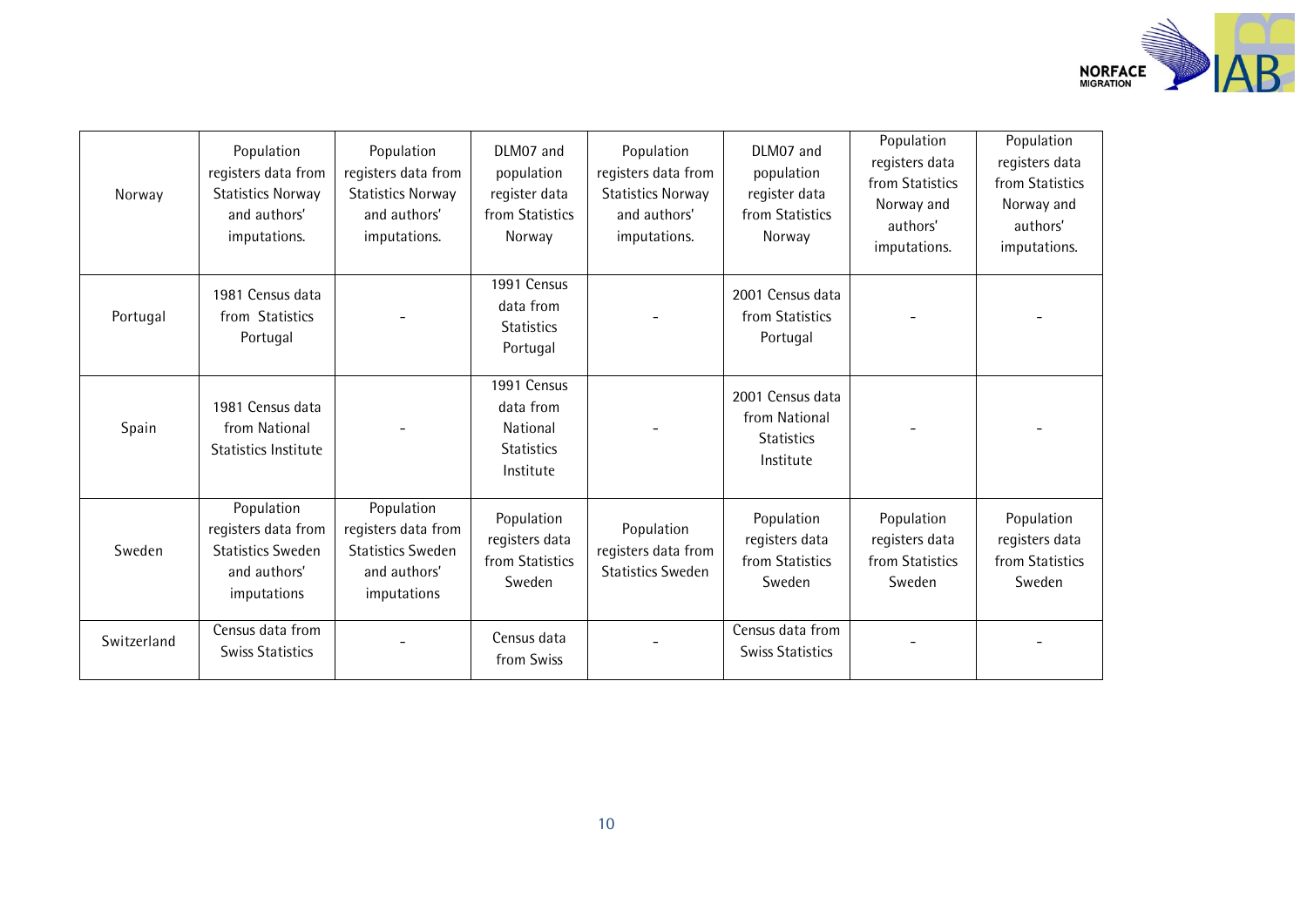

|                      |                                                                                                    |                          | Statistics   |                                                                 |                                       |                                       |
|----------------------|----------------------------------------------------------------------------------------------------|--------------------------|--------------|-----------------------------------------------------------------|---------------------------------------|---------------------------------------|
| United<br>Kingdom    | Census data from<br>the Office for<br><b>National Statistics</b><br>UK and authors'<br>imputations | $\overline{\phantom{0}}$ | DLM07        | Census data from<br>the Office for<br>National<br>Statistics UK | $\overline{\phantom{a}}$              |                                       |
| <b>United States</b> | <b>IPUMS</b>                                                                                       | $\overline{\phantom{a}}$ | <b>IPUMS</b> | <b>IPUMS</b>                                                    | ACS (American<br>Community<br>Survey) | ACS (American<br>Community<br>Survey) |

"-" means that no data were available for that year. In these cases the figures have been imputed as explained in the main text.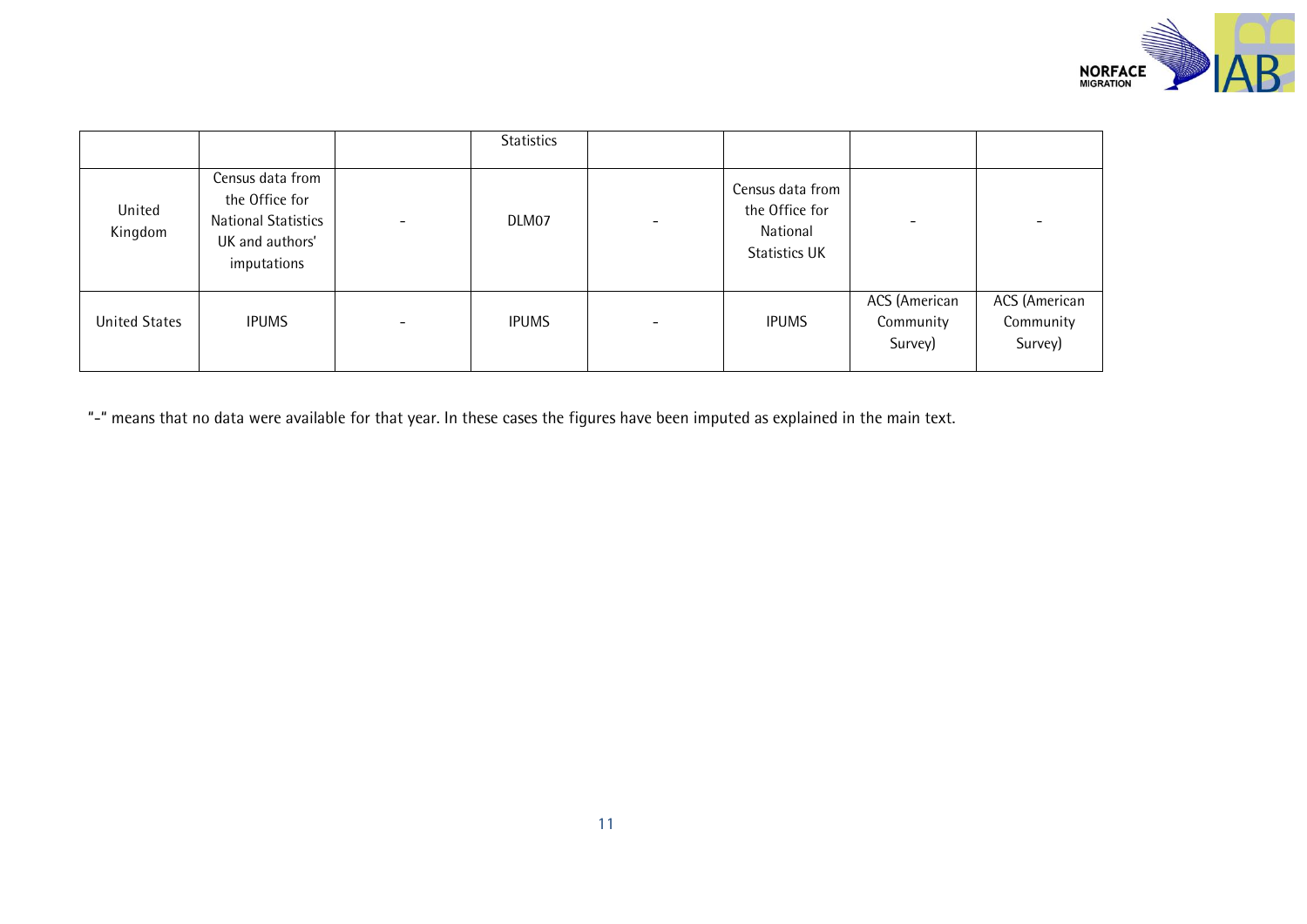

|                      | Foreign citizens Foreign | born  | Ratio citizens/f.<br>born |
|----------------------|--------------------------|-------|---------------------------|
|                      |                          |       |                           |
| Austria              | 928                      | 1316  | 0.71                      |
| Belgium              | 1058                     | 1504  | 0.70                      |
| Canada               | 1759                     | 6187  | 0.28                      |
| Denmark              | 346                      | 429   | 0.81                      |
| Finland              | 168                      | 248   | 0.68                      |
| France               | 3731                     | 5342  | 0.70                      |
| Germany              | 6754                     | 10591 | 0.64                      |
| Ireland              | 413                      | 602   | 0.69                      |
| Italy                | 4235                     | 4799  | 0.88                      |
| Luxembourg           | 221                      | 189   | 11.7                      |
| Netherlands          | 760                      | 1869  | 0.41                      |
| Norway               | 369                      | 569   | 0.65                      |
| Portugal             | 448                      | 669   | 0.67                      |
| Spain                | 5731                     | 6660  | 0.86                      |
| Sweden               | 633                      | 1385  | 0.46                      |
| Switzerland          | 1720                     | 2075  | 0.83                      |
| United Kingdom       | 4524                     | 7056  | 0.64                      |
| <b>United States</b> | 21581                    | 39917 | 0.54                      |

Table 2. Foreign citizens and foreign born individuals in the 20 OECD countries

Note: Data refer to 2006 for Canada, 2008 for France, and 2009 for Belgium and Italy. Source: OECD (2010) and authors' calculation.